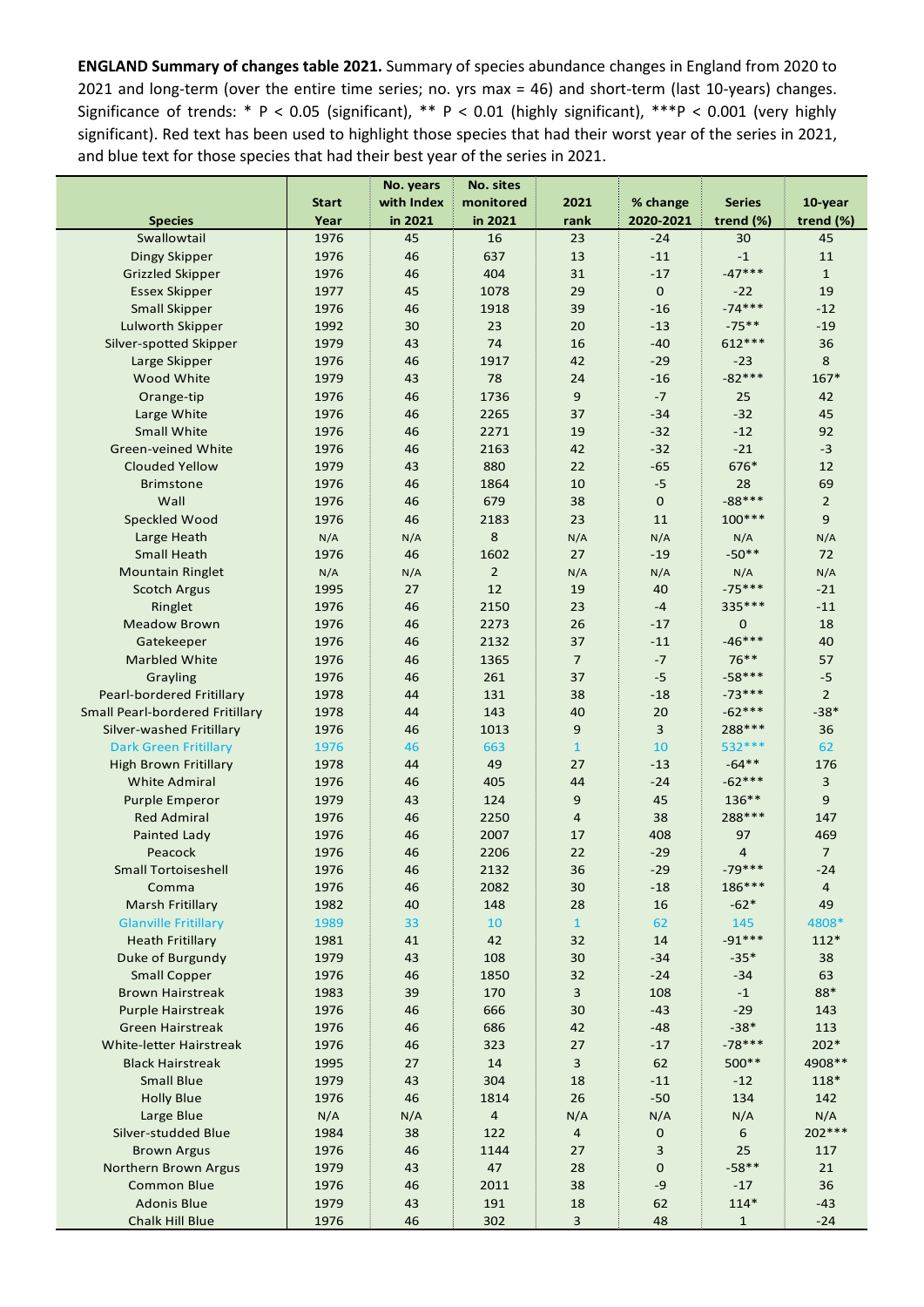**SCOTLAND Summary of changes table 2021.** Summary of species abundance changes in Scotland from 2020 to 2021 and long-term (over the entire time series; no. yrs max = 43) and short-term (last 10-years) changes. Significance of trends: \* P < 0.05 (significant), \*\* P < 0.01 (highly significant), \*\*\*P < 0.001 (very highly significant). Red text has been used to highlight those species that had their worst year of the series in 2021, and blue text for those species that had their best year of the series in 2021.

|                                        |              | No. years  | <b>No. sites</b> |                |                |               |                |
|----------------------------------------|--------------|------------|------------------|----------------|----------------|---------------|----------------|
|                                        | <b>Start</b> | with Index | monitored        | 2021           | % change       | <b>Series</b> | 10-year        |
| <b>Species</b>                         | Year         | in 2021    | in 2021          | rank           | 2020-2021      | trend (%)     | trend (%)      |
| Dingy Skipper                          | N/A          | N/A        | 6                | N/A            | N/A            | N/A           | N/A            |
| <b>Chequered Skipper</b>               | N/A          | N/A        | 5                | N/A            | N/A            | N/A           | N/A            |
| <b>Small Skipper</b>                   | N/A          | N/A        | 25               | N/A            | N/A            | N/A           | N/A            |
| Large Skipper                          | N/A          | N/A        | 5                | N/A            | N/A            | N/A           | N/A            |
| Orange-tip                             | 1999         | 23         | 128              | $\overline{7}$ | $-17$          | 424 ***       | 120            |
| Large White                            | 1979         | 43         | 145              | 14             | 74             | $111*$        | 83             |
| <b>Small White</b>                     | 1979         | 43         | 155              | 18             | 5              | 71            | 23             |
| <b>Green-veined White</b>              | 1979         | 43         | 187              | 32             | $\overline{7}$ | $-2$          | $-24$          |
| <b>Clouded Yellow</b>                  | N/A          | N/A        | 6                | N/A            | N/A            | N/A           | N/A            |
| Wall                                   | 1999         | 23         | 26               | $\mathbf{1}$   | 182            | 795 ***       | 693**          |
| Speckled Wood                          | 2001         | 21         | 63               | $\overline{3}$ | 20             | $119**$       | $157*$         |
| Large Heath                            | N/A          | N/A        | 27               | N/A            | N/A            | N/A           | N/A            |
| <b>Small Heath</b>                     | 1979         | 43         | 122              | $\overline{4}$ | $-9$           | $164***$      | $87*$          |
| <b>Mountain Ringlet</b>                | N/A          | N/A        | 3                | N/A            | N/A            | N/A           | N/A            |
| <b>Scotch Argus</b>                    | 1990         | 32         | 26               | 21             | $-6$           | 5             | $-50*$         |
| Ringlet                                | 1996         | 26         | 162              | 3              | $-2$           | 315***        | 40             |
| <b>Meadow Brown</b>                    | 1979         | 43         | 168              | 12             | 25             | $-3$          | 42             |
| Grayling                               | 1990         | 32         | 20               | 26             | 91             | $-91***$      | $-65$          |
| Pearl-bordered Fritillary              | 2002         | 20         | 14               | $\overline{2}$ | $\overline{7}$ | 263 ***       | 194*           |
| <b>Small Pearl-bordered Fritillary</b> | 1979         | 43         | 56               | $\mathbf{1}$   | 62             | $100**$       | 176***         |
| Dark Green Fritillary                  | 1979         | 43         | 73               | 12             | 17             | 13            | $\overline{2}$ |
| <b>Red Admiral</b>                     | 1980         | 41         | 157              | 21             | $-71$          | 812***        | 345            |
| <b>Painted Lady</b>                    | 1980         | 38         | 136              | 21             | 84             | 122           | 877            |
| Peacock                                | 1995         | 27         | 168              | 13             | $-48$          | 240***        | 139            |
| <b>Small Tortoiseshell</b>             | 1979         | 43         | 179              | 33             | $-46$          | $-59**$       | $-40$          |
| Comma                                  | 2006         | 16         | 55               | 11             | $-13$          | 183           | 174            |
| <b>Marsh Fritillary</b>                | 2006         | 16         | 27               | 8              | 132            | $-72$         | $-20$          |
| <b>Small Copper</b>                    | 1979         | 43         | 128              | 36             | 19             | $-43$         | $-33$          |
| Purple Hairstreak                      | N/A          | N/A        | $\bf 8$          | N/A            | N/A            | N/A           | N/A            |
| <b>Green Hairstreak</b>                | 1990         | 32         | 28               | 17             | $-4$           | 21            | 33             |
| <b>Small Blue</b>                      | N/A          | N/A        | 13               | N/A            | N/A            | N/A           | N/A            |
| <b>Holly Blue</b>                      | N/A          | N/A        | 5                | N/A            | N/A            | N/A           | N/A            |
| Northern Brown Argus                   | 1981         | 41         | 20               | 6              | $-9$           | 19            | 184*           |
| <b>Common Blue</b>                     | 1979         | 43         | 110              | 17             | $-5$           | 50            | 8              |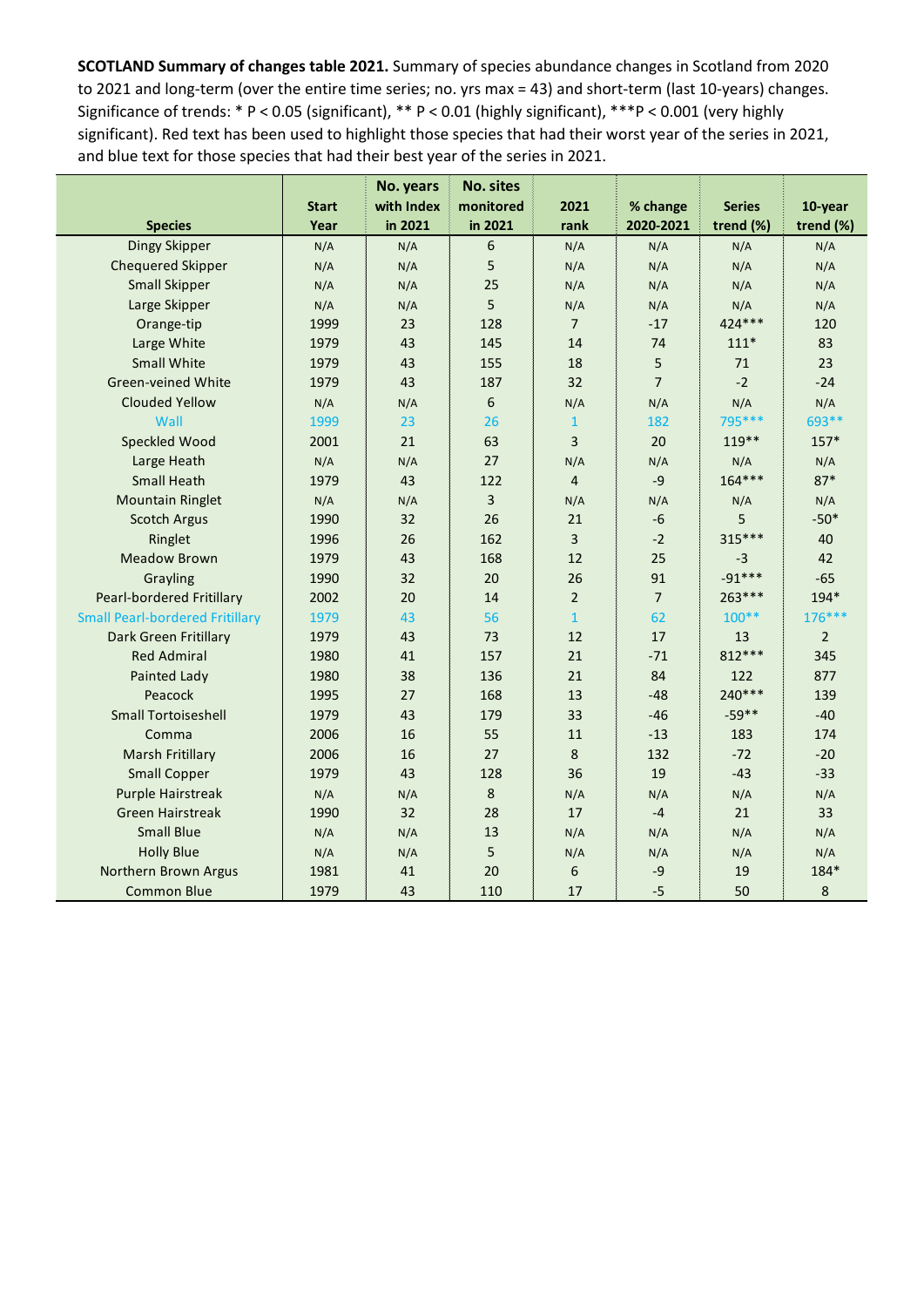**WALES Summary of changes table 2021.** Summary of species abundance changes in Wales from 2020 to 2021 and long-term (over the entire time series; no. yrs max = 46) and short-term (last 10-years) changes. Significance of trends: \* P < 0.05 (significant), \*\* P < 0.01 (highly significant), \*\*\*P < 0.001 (very highly significant). Red text has been used to highlight those species that had their worst year of the series in 2021, and blue text for those species that had their best year of the series in 2021.

|                                        |              | No. years  | No. sites      |                |           |               |                |
|----------------------------------------|--------------|------------|----------------|----------------|-----------|---------------|----------------|
|                                        | <b>Start</b> | with Index | monitored      | 2021           | % change  | <b>Series</b> | 10-year        |
| <b>Species</b>                         | Year         | in 2021    | in 2021        | rank           | 2020-2021 | trend (%)     | trend (%)      |
| <b>Dingy Skipper</b>                   | 2004         | 18         | 25             | 18             | $-64$     | 11            | $-50$          |
| <b>Grizzled Skipper</b>                | N/A          | N/A        | $\overline{7}$ | N/A            | N/A       | N/A           | N/A            |
| <b>Essex Skipper</b>                   | N/A          | N/A        | $\overline{7}$ | N/A            | N/A       | N/A           | N/A            |
| <b>Small Skipper</b>                   | 1984         | 38         | 67             | 37             | $-26$     | $-1$          | $-78*$         |
| Large Skipper                          | 1977         | 45         | 59             | 39             | $-19$     | $-61***$      | $-21$          |
| Orange-tip                             | 1978         | 44         | 50             | 6              | 12        | 376***        | 28             |
| Large White                            | 1976         | 46         | 83             | 28             | $-19$     | $-8$          | 15             |
| <b>Small White</b>                     | 1976         | 46         | 83             | 24             | $-39$     | $-45*$        | 29             |
| <b>Green-veined White</b>              | 1976         | 46         | 72             | 30             | $-26$     | 154**         | $-61$          |
| Clouded Yellow                         | N/A          | N/A        | 24             | N/A            | N/A       | N/A           | N/A            |
| <b>Brimstone</b>                       | 1998         | 24         | 36             | 21             | $-66$     | $77*$         | 62             |
| Wall                                   | 1976         | 46         | 51             | 35             | 117       | $-58***$      | $-43$          |
| Speckled Wood                          | 1978         | 44         | 81             | 16             | 5         | 241 ***       | 25             |
| Large Heath                            | N/A          | N/A        | $\overline{4}$ | N/A            | N/A       | N/A           | N/A            |
| <b>Small Heath</b>                     | 1976         | 46         | 55             | 14             | 82        | 0             | $-16$          |
| Ringlet                                | 1983         | 39         | 75             | 18             | $-22$     | 271 ***       | $-36$          |
| <b>Meadow Brown</b>                    | 1976         | 46         | 84             | 31             | $-19$     | 10            | $-31$          |
| Gatekeeper                             | 1978         | 44         | 76             | 31             | $-2$      | 31            | $-37$          |
| <b>Marbled White</b>                   | N/A          | N/A        | 18             | N/A            | N/A       | N/A           | N/A            |
| Grayling                               | 1976         | 46         | 28             | 30             | 142       | $-95***$      | $-57$          |
| Pearl-bordered Fritillary              | N/A          | N/A        | 14             | N/A            | N/A       | N/A           | N/A            |
| <b>Small Pearl-bordered Fritillary</b> | 1992         | 30         | 15             | 12             | 91        | $-74**$       | $-30$          |
| Silver-washed Fritillary               | 1995         | 25         | 22             | 15             | 3         | $-55$         | 35             |
| Dark Green Fritillary                  | 1979         | 43         | 36             | 22             | 23        | $-83***$      | 47             |
| <b>High Brown Fritillary</b>           | N/A          | N/A        | $\overline{7}$ | N/A            | N/A       | N/A           | N/A            |
| <b>Red Admiral</b>                     | 1976         | 46         | 80             | 15             | $-42$     | $171*$        | $267*$         |
| Painted Lady                           | 1977         | 44         | 68             | 25             | 46        | 35            | 699            |
| Peacock                                | 1976         | 46         | 77             | 34             | $-57$     | $-24$         | 14             |
| <b>Small Tortoiseshell</b>             | 1976         | 46         | 80             | 29             | $-52$     | $-27$         | $-22$          |
| Comma                                  | 1992         | 30         | 67             | 12             | $-2$      | 252 ***       | 67             |
| Marsh Fritillary                       | 1990         | 32         | 16             | 18             | 76        | $-62$         | 15             |
| <b>Small Copper</b>                    | 1976         | 46         | 65             | 28             | 29        | $-48*$        | 35             |
| <b>Brown Hairstreak</b>                | 2004         | 18         | $\mathbf{1}$   | $\overline{4}$ | 26        | $-28$         | $\overline{4}$ |
| <b>Purple Hairstreak</b>               | 2002         | 20         | 16             | 13             | $-55$     | $-33$         | 115            |
| <b>Green Hairstreak</b>                | 1993         | 29         | 19             | 10             | $-45$     | 417***        | 159            |
| White-letter Hairstreak                | N/A          | N/A        | 9              | N/A            | N/A       | N/A           | N/A            |
| <b>Small Blue</b>                      | N/A          | N/A        | 8              | N/A            | N/A       | N/A           | N/A            |
| Silver-studded Blue                    | N/A          | N/A        | 8              | N/A            | N/A       | N/A           | N/A            |
| <b>Holly Blue</b>                      | 1999         | 23         | 44             | 12             | $-44$     | 36            | 255*           |
| <b>Brown Argus</b>                     | 1997         | 25         | 18             | $\overline{7}$ | 118       | 65            | 71             |
| <b>Common Blue</b>                     | 1976         | 46         | 70             | 32             | 62        | $-28$         | $-24$          |